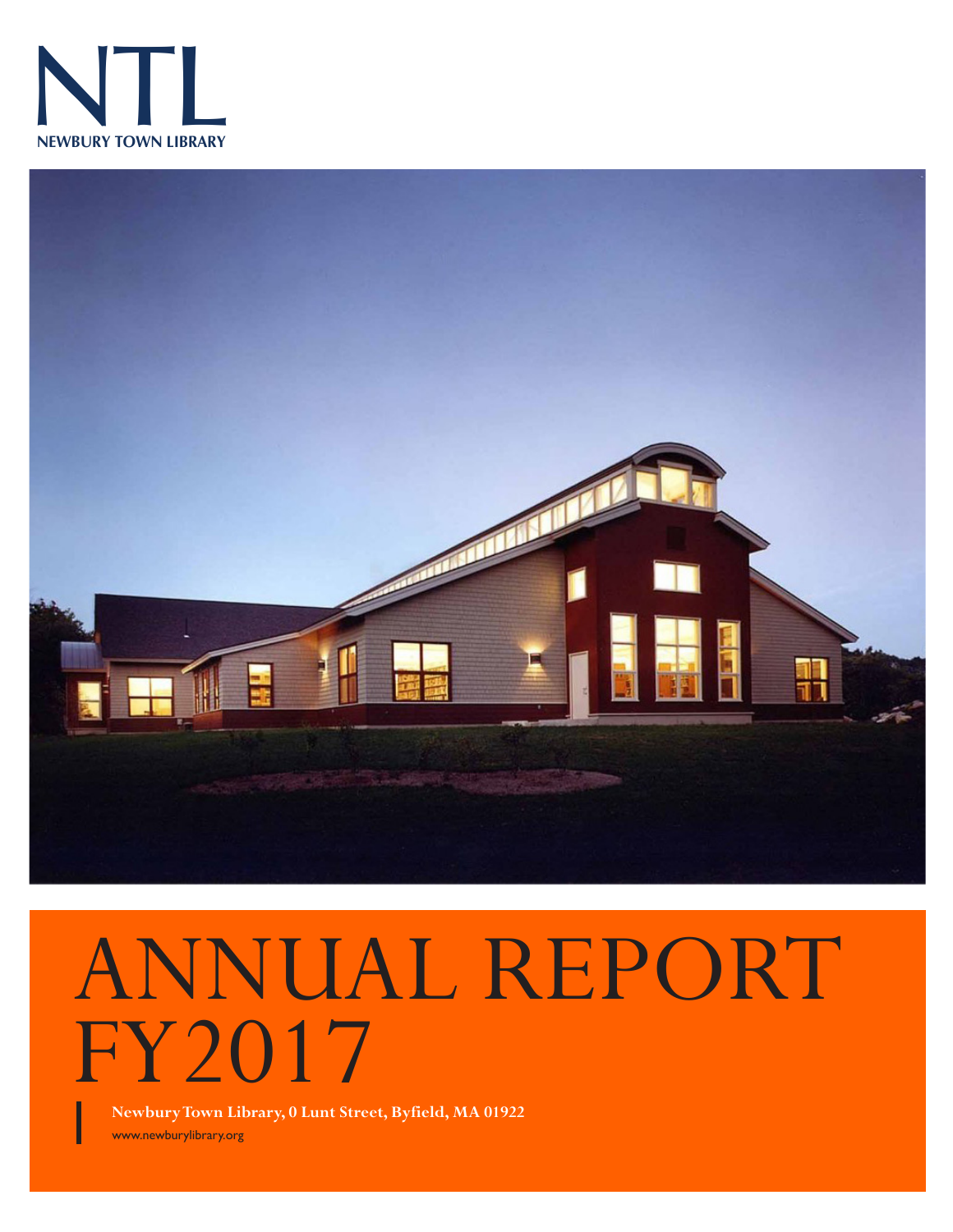### **1 ... SO FAR** OUR STORY

*The Newbury Town Library is a member of the Merrimack Valley Library Consortium (MVLC) — an alliance of 36 Massachusetts libraries embracing the sharing of materials, resources, and services. Some of the things our library offers are discounted museum passes, study areas, computers, research resources, magazines, and newspapers, as well as books, eBooks., and online continuing education courses. We offer a variety of programs throughout the year such as lecture series, author visits, performances and cultural enrichment programs, Book Club, Knitting Club, movie showings, Genealogy Club, Computer/Tablet/Mobile Device Tech Help Classes, numerous children's programs and more!*

*OUR MISSION: The mission of the Newbury Town Library is to provide free and open access to materials, services, and new technologies supporting life-long learning, as well as to encourage and enable the pursuit of knowledge and the satisfaction of curiosity in our community.*

#### **AT A GLANCE**

#### **SERVICES:**

- 67% Percentage of Newbury residents with a library card
- 28k NTL visitors last year (16,067 in 2016)
- 789 22 volunteers worked 789 hours (692 hours in 2016)
- 2032 Public internet sessions on our wired and WiFi networks (1264 in 2016)
- 89 Families received discounted admission to museums and attractions with our Discount Pass Program

Other services include: faxing, printing, and making copies

#### **COLLECTIONS:**

- 44k Items circulated
- 3580 eBooks loaned to patrons

IN FY17, the library collection included 67,800 items, including more than: 49k books, 5k videos, 4k audio books and music CDs, and 47 magazine & newspaper subscriptions

#### **SOCIAL MEDIA:**

- 350 Mailchimp eNewsletter subscribers
- 289 Wowbrary subscribers
- 513 Facebook followers
- 324 Twitter followers

#### **LOIS M. ANDERSON COMMUNITY ROOM:**

572 Meeting room reservations

#### **PROGRAMS:**

- 247 Youth programs
- 3475 Attendees of youth programs
- 159 Adult programs
- 1789 Attendees of adult programs

Free access to online language learning, self-improvement courses, assistance for job seekers, newspapers, journal articles, music and art lessons, streaming and downloadable music and more, used by hundreds of patrons each month.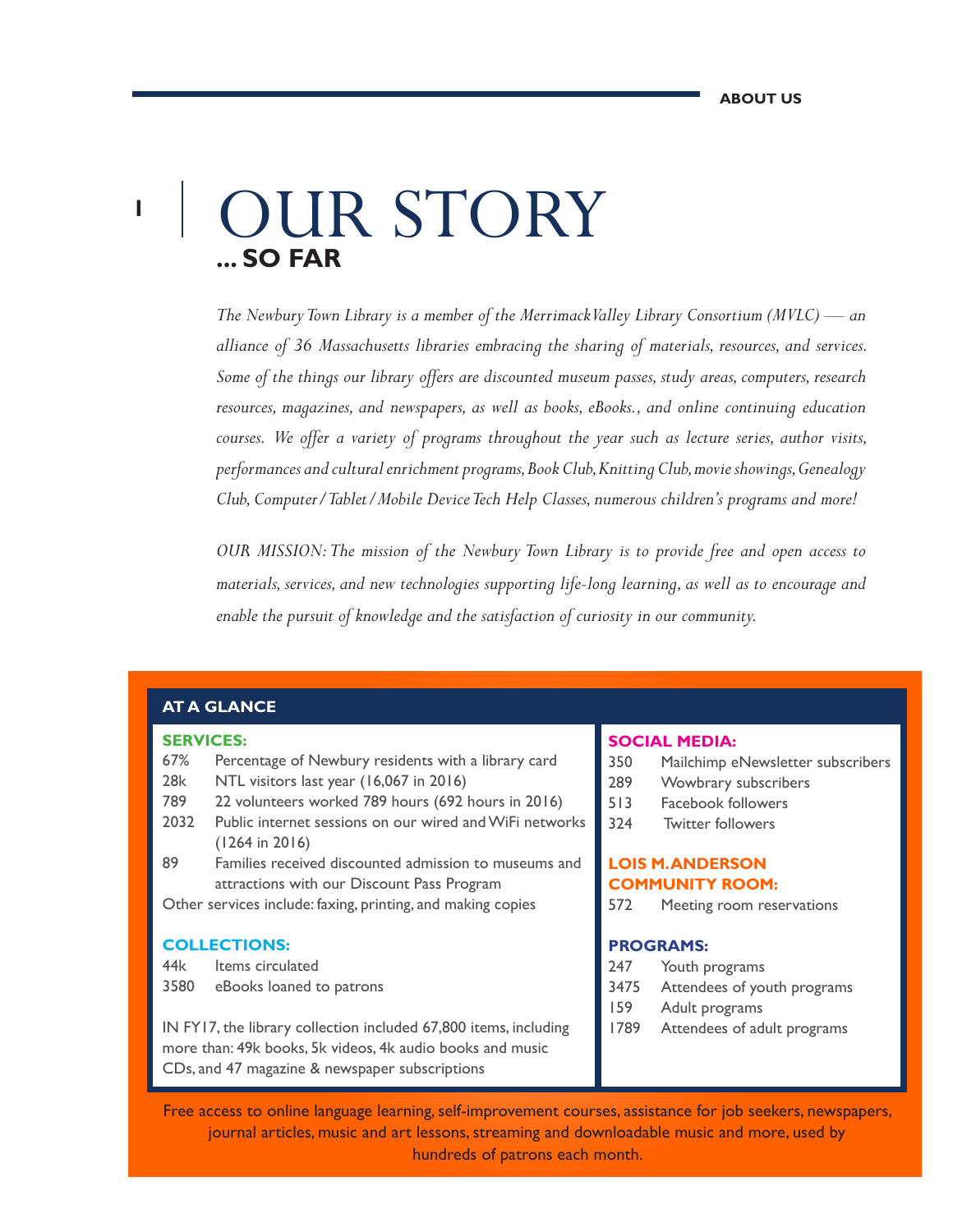## OF NOTE... **2**

#### **STAFF NEWS**

There were a number of staff additions and shifts in FY17. Katelyn White came on board as Youth Services Librarian and Erin Tuomi became our new Assistant Director. Kati Bourque was hired at the end of Fiscal 2017 as Library Associate in the Children's Room and Marcia Jansson moved to Adult Circulation. Long time Circulation Librarian, Suzanne Monier retired at the end of the fiscal year and we were sorry to see her go. The good news is she has been able to sub for us so staff and patrons get to check in with her every once in a while.

#### **YOUTH SERVICES**

In the Children's Room storytime, Do-Drops and Lunch Bunch continued to be popular. The library also offered Half-Day Movies for Friday afternoons when the Triton schools have a half day of school. The Thursday afternoon Minecraft Club continued to be a favorite with 8 to 12 year olds. An Opioid Awareness event was spearheaded by Katelyn in October, with Triton students, recovering addicts, community groups and the Newbury Police Department all speaking to raise awareness of this crisis in our community.

#### **ADULT PROGRAMMING**

Mike Olson brought his six week session, iPads for beginners, to the library and attendance was high. Mike covered just about every aspect of iPad use. Genealogy Club took off during FY17 and still meets on the first Thursday of every month. The NTL Book Club took place on Thursdays and the Knitting Club met on Fridays. Adult Programs and attendance increased significantly thanks in large part to our very active Friends of the Library and their vigorous fundraising activities. The Friends are always looking for new members - volunteer a little or volunteer a lot - they're happy to have all the help they can get supporting the library.

#### **BOOKSTORE**

The former computer room was repurposed to become a permanent Friends of the Library Bookstore. Donations of materials to the library that are not put into the collection are put up for sale in the store. The store paid for itself quickly and is a solid contributor of funds to be put towards library programs and needs.

#### **AFFILIATIONS**

#### **Massachusetts Board of Library Commissioners (MBLC)**

The state agency that certifies libraries and ensures state standards for library services are met. Public libraries are required to meet certain spending levels each year in order to receive state aid and maintain certification.

#### **Merrimack Valley Library Consortium (MVLC)**

The MVLC is our library network. Our dues to the network funds the shared library patron and item database, a staff and public computer network, part of our WiFi network and access to electronic resources including eBooks.

#### **Massachusetts Library System (MLS)**

The library is a member of MLS, which provides the following services: delivery of library items between Massachusetts libraries, access to online magazines, newspapers and journals; access to eBooks through the Commonwealth Collections; and continuing education for library staff.